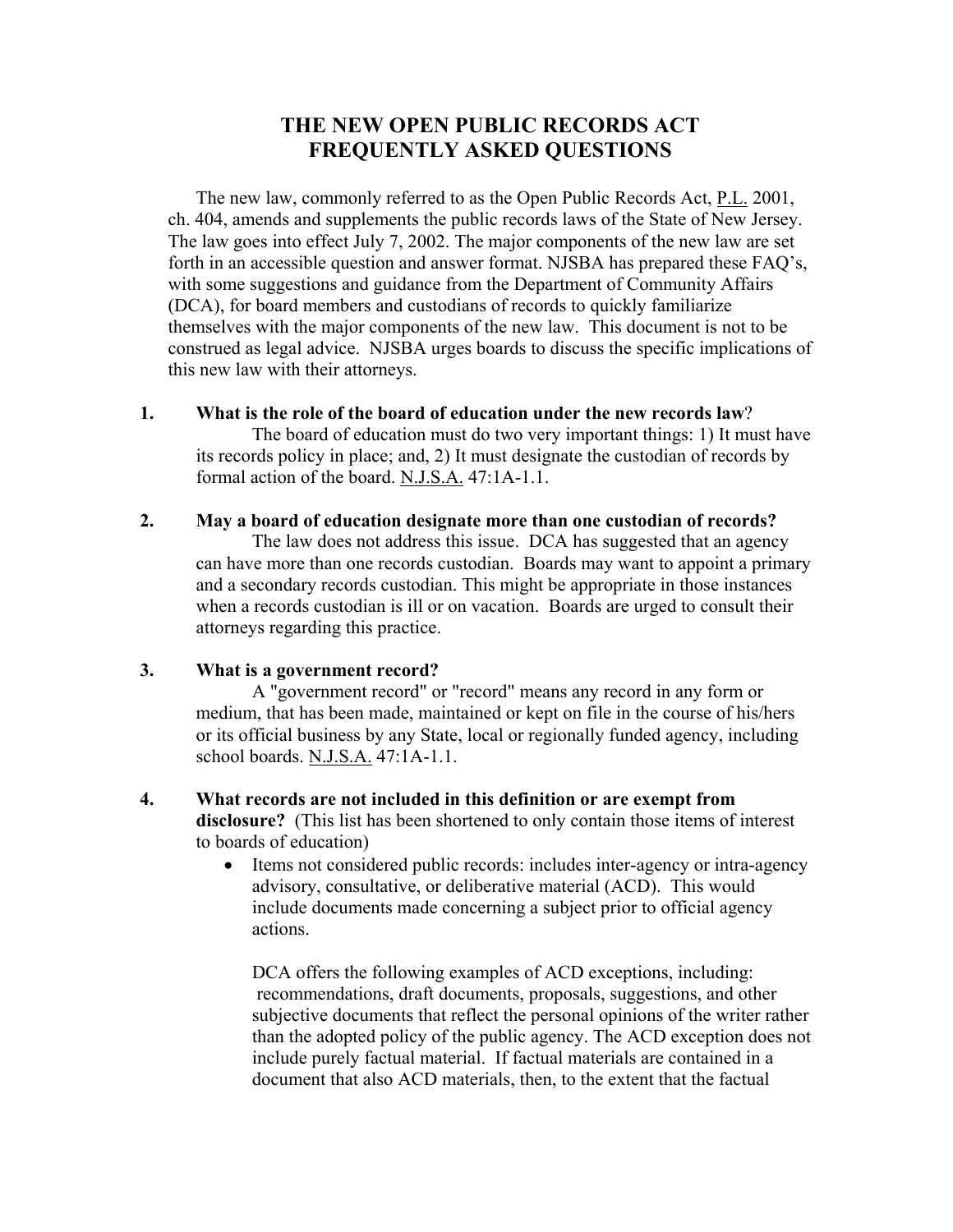materials can be separated from the deliberative materials, the factual materials should be supplied. N.J.S.A. 47:1A-1.1

- Trade secrets and proprietary commercial or financial information obtained from any source. Trade secrets shall include data processing software obtained by a public body under a licensing agreement that prohibits its disclosure. N.J.S.A. 47:1A-1.1.
- Any record within the attorney-client privilege. This does not include attorney- billing records where such bills or invoices have been redacted to remove any information protected by the attorney-client privilege. N.J.S.A. 47:1A-1.1
- Administrative or technical information regarding computer hardware, software and networks which, if disclosed, would jeopardize computer security. N.J.S.A. 47:1A-1.1.
- Emergency or security information or procedures for any buildings or facility which, if disclosed, would jeopardize security of the building or facility or persons therein, including security measures and surveillance techniques which, if disclosed, would create a risk to the safety of persons, property, electronic data or software. N.J.S.A. 47:1A-1.1.
- Information which, if disclosed, would give an advantage to competitors or bidders. N.J.S.A. 47:1A-1.1.
- Information generated by or on behalf of public employers or public employees in connection with any sexual harassment complaint filed with a public employer or with any grievance filed by or against an individual or in connection with collective negotiations, including documents and statements of strategy or negotiating position. N.J.S.A. 47:1A-1.1.
- Communications between a public agency and its insurance carrier, administrative service organization or risk management office. N.J.S.A. 47:1A-1.1.
- Information that is to be kept confidential pursuant to court order. N.J.S.A. 47:1A-1.1.
- That portion of any document which discloses the social security number, credit card number, unlisted telephone number or driver license number of any person; except for use by any government agency, including any court or law enforcement agency, in carrying out its functions, or any private person or entity acting on behalf thereof, or any private person or entity seeking to enforce payment of court-ordered child support; except with respect to the disclosure of driver information by the Division of Motor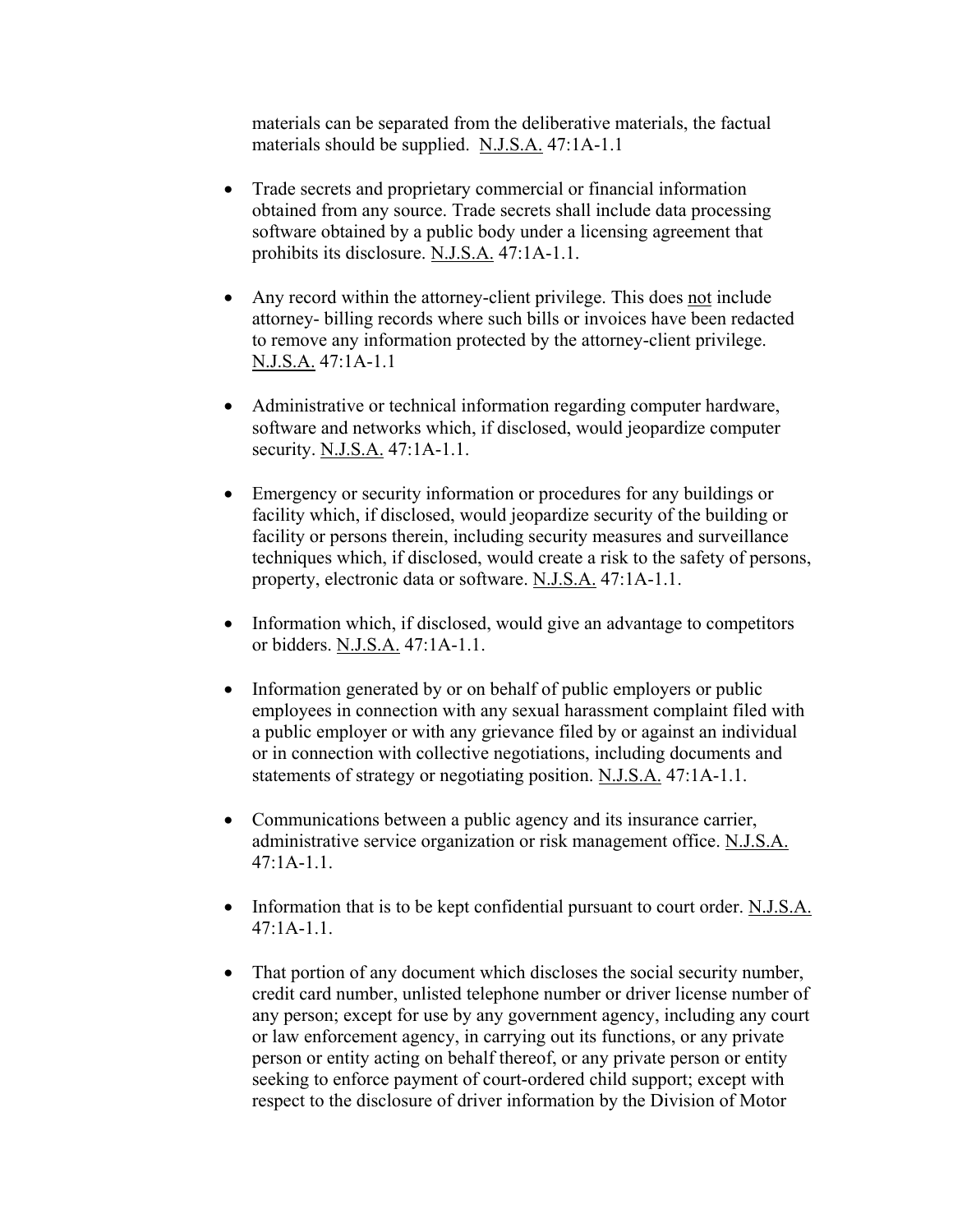Vehicles as permitted by law; and except that a social security number contained in a record required by law to be made, maintained or kept on file by a public agency shall be disclosed when access to the document or disclosure of that information is not otherwise prohibited. N.J.S.A. 47:1A-1.1.

- A victim's personal information shall not be released to the person(s) convicted of a crime against the victim, unless to aid in the defense of the requestor. N.J.S.A. 47:1A-2.2
- A citizen's personal information with which an agency has been entrusted when disclosure thereof would violate the citizen's reasonable expectation of privacy. N.J.S.A. 47:1A-1.
- Other Personnel and Pension records information including but not limited to: records relating to any grievance filed by or against an individual, and any detailed medical or psychological information. N.J.S.A. 47:1A-10
- Any other exemption according to statute; resolution of either or both houses of the Legislature; regulations promulgated under the authority of any statute or Executive Order of the Governor; Executive Order of the Governor; Rules of Court or judicial case law; any federal law, regulation or order. N.J.S.A. 47:1A-1.1.

## **5. Are board of education self-evaluations exempt?**

Maybe. In *Trenton Times Corp. v. Trenton Bd. of Ed*., 138 *N.J. Super*. 357 (App Div. 1976), a newspaper sought a copy of a superintendent's evaluation. The court ruled in that case that the evaluation was not subject to disclosure, citing, in part, Executive Orders 9 and 11, governing the disclosure of personnel information. Whether or not such reasoning would apply to a board selfevaluation is unclear. A frank evaluation might be impossible if such a document was to be made public. The policy underlying the new OPRA law, however, is that the public has a right of access to government records, unless specifically exempt. Boards that perform self-evaluations should consult with their board attorneys for advice on this issue.

# **6. What fees may be charged by the board of education for a records request?**

The fees that an agency can charge varies according to the type of record and the form of record requested. N.J.S.A. 47:1A-5.

- Statutory fee (Printed matter)
	- $\circ$  Pages 1 through 10 \$ .75/page
	- o Pages 11 through 20 \$ .50/page
	- $\circ$  All pages after 20  $\circ$  \$ .25/page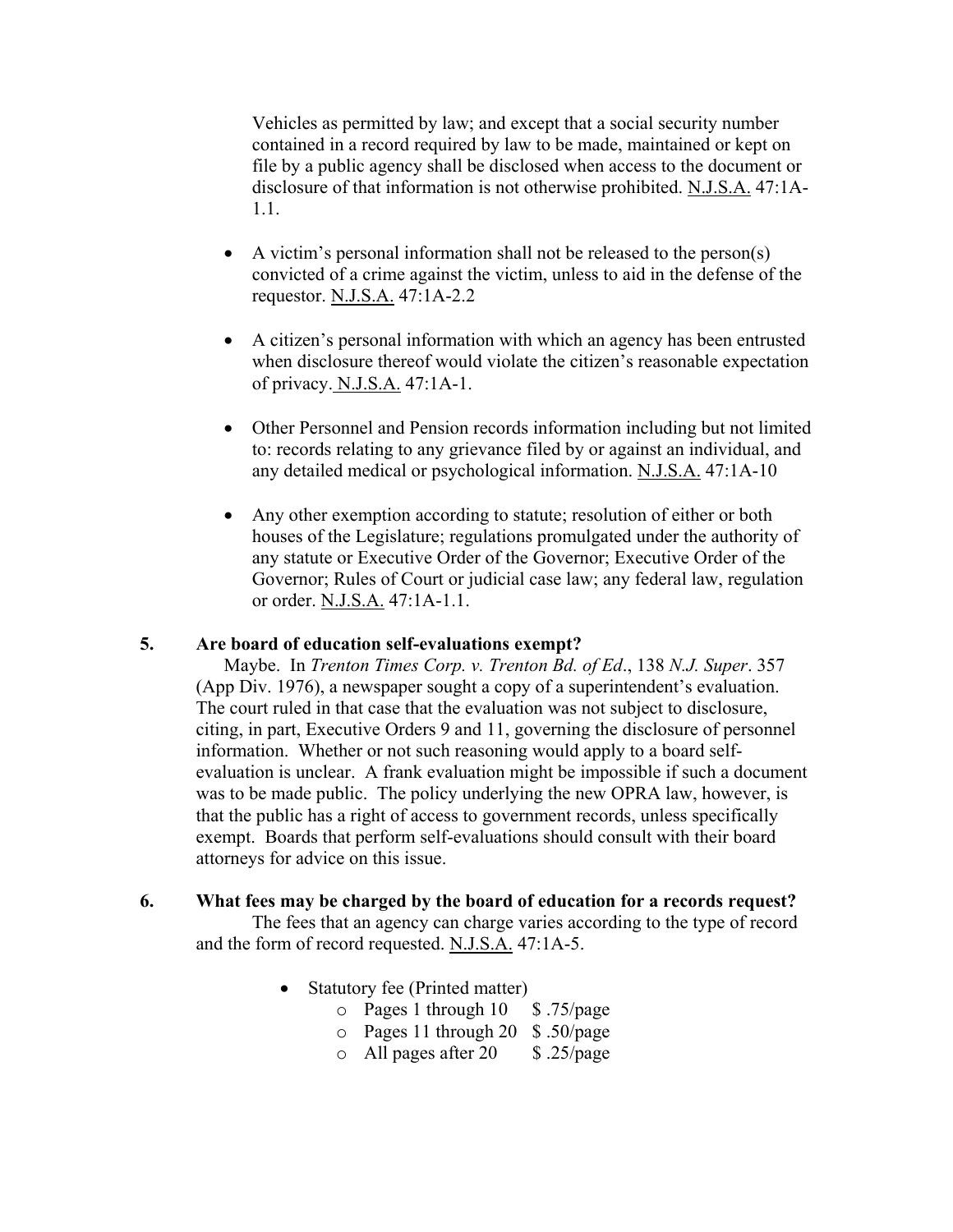- If the actual cost, minus labor, exceeds statutory rate, then actual cost may be charged.
- For overly-burdensome printed material requests, special service fee may be charged on top of actual costs.
	- Examples: Where the nature, format, manner of collection or volume of records to be inspected or copied is such that:
		- The record cannot be reproduced using ordinary equipment, in ordinary business size (e.g. a map or plat)
		- Complying with the request involves an extraordinary expenditure of time and effort.
- Non-printed materials only
	- 1. For a record embodied in a form other than printed matter, an agency may only charge the "actual" cost of duplicating the record. This cost includes only the cost of materials and supplies used to make the copy. An agency cannot charge for labor or the other overhead expenses of making the copy.
	- 2. EXCEPTION--A special reasonable charge based on the cost for any extensive use of information technology, or for the labor cost of personnel providing the service, that is actually incurred by the agency or attributable to the agency for the programming, clerical, and supervisory assistance required, or both. Only to be used for those records that are:
		- In a medium not routinely used by the agency;
		- Not routinely developed or maintained by an agency; or,
		- Requiring a substantial amount of manipulation or programming of information technology.

Before undertaking an action that would result in the imposition of a special charge, the custodian must first inform the requester that a special charge will be incurred and give the requester the opportunity to accept or reject the special charge. If the requester objects to the special charge and refuses to pay it, the custodian may deny the request for access to the record. However, if the requester is willing to pay for it, the agency has the responsibility to provide access to the government record in the unsupported format.

## **7. May a deposit for copies of a record be required?**

The law only permits a deposit for the costs of duplicating a record in one circumstance—when the requestor wishes to remain anonymous. In that case, if the custodian anticipates that the information thus requested will cost in excess of \$5 to reproduce, a deposit may be charged. Boards are urged to contact their attorneys regarding requiring deposits in other circumstances. N.J.S.A. 47:1A-5f.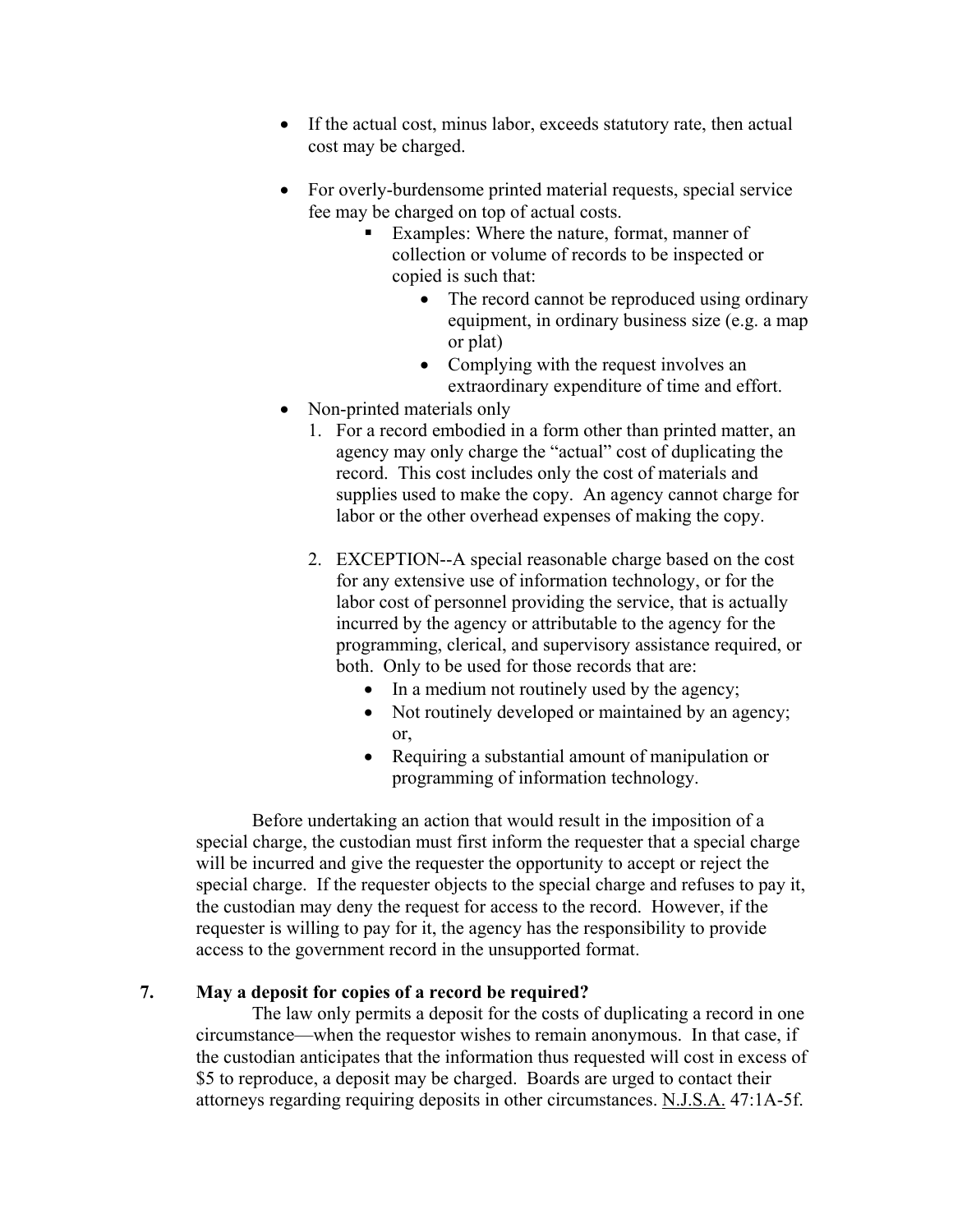## **8. How much time does a custodian of records have to fulfill or deny a records request?**

 A custodian of records must meet a variety of deadlines depending on the types of records requested. Failure to fulfill a records request within the statutory timelines shall be deemed a denial of the request:

- **Immediate access** "ordinarily shall be granted" to budgets, bills, vouchers, contracts, including collective negotiations agreements and individual employment contracts, and public employee salary and overtime information. N.J.S.A. 47:1A-5e.
- For all other requests, the custodian of records has **seven business days** to either: 1) Grant access to the available record, or; 2) Give a date to the requestor by which the record will be produced, if it is currently unavailable because it is archived or in storage. N.J.S.A. 47:1A-5i.
- These **timelines do not apply** if the requestor has elected not to provide a name, address, or telephone number, or other means of contacting the requestor. If a means of contacting the requestor has not been provided, then the custodian need not respond until the requestor reappears seeking a response to the request. N.J.S.A. 47:1A-5i.

# **9. If a record has been denied by the custodian of records, does the requestor have a right to appeal?**

Yes. A person who is denied access to a government record by the custodian of records, may either:

- Institute a proceeding to challenge the custodian's decision by filing an action in Superior Court which shall be heard by a Superior Court Judge who has been designated to hear such cases because of that judge's knowledge and expertise in matters relating to access to government records; or
- File a complaint with the Government Records Council.

These rights of appeal for a records requestor must be posted in a prominent place in the parts of the offices of the records custodian frequented by the public.

The right to institute any proceeding is solely that of the requestor. Any such proceeding shall proceed in a summary or expedited manner. The public agency shall have the burden of proving that the denial of access is authorized by law. N.J.S.A. 47:1A-6.

## **10. What happens if the custodian has improperly denied access to a public record?**